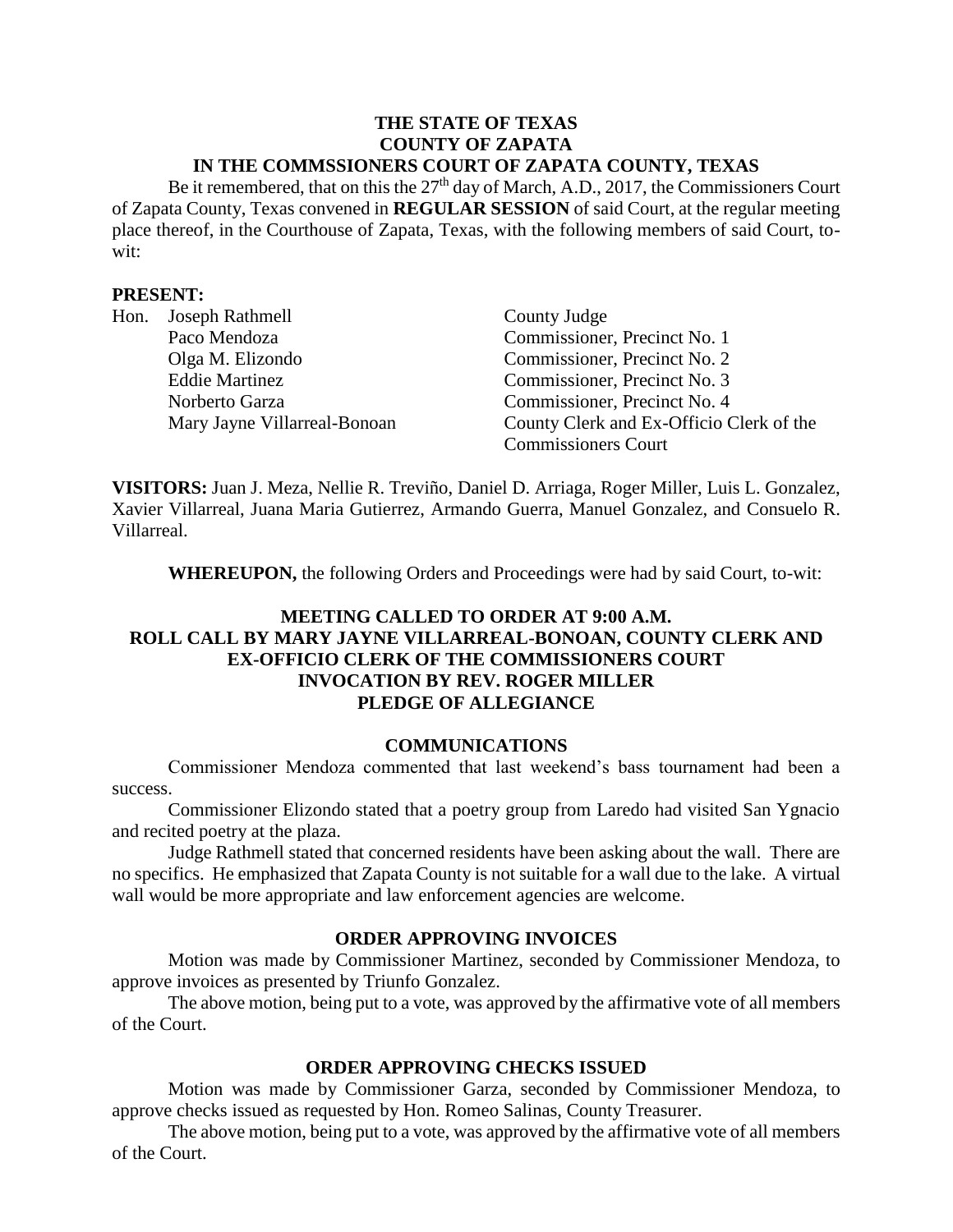No one was present for item #8 regarding a presentation by Valley Metro as requested by Minnie Gonzalez-Flores, Program Administrator.

# **ORDER TO TABLE REQUEST BY COMMISSIONER MENDOZA REGARDING PURCHASE OF VINYL CUTTER MACHINE**

Motion was made by Commissioner Garza, seconded by Commissioner Mendoza, to table request by Commissioner Mendoza regarding discussion to purchase vinyl cutter machine and software for all street signs countywide.

The above motion, being put to a vote, was approved by the affirmative vote of all members of the Court.

### **ORDER APPROVING USE OF ZAPATA COUNTY FAIR ARENA FOR API ROPING**

Motion was made by Commissioner Garza, seconded by Commissioner Mendoza, to approve use of Zapata County Fair Arena for API Roping on April 1 and 2, 2017 for a contract fee of \$100.00 as requested by Hon. Olga M. Elizondo, Commissioner Pct. 2.

The above motion, being put to a vote, was approved by the affirmative vote of all members of the Court.

## **ORDER APPROVING USE OF ZAPATA COUNTY PAVILION FOR MHMR EVENT**

Motion was made by Commissioner Mendoza, seconded by Commissioner Garza, to approve use of the Zapata County Pavilion on May 12, 2017 for an MHMR event.

The above motion, being put to a vote, was approved by the affirmative vote of all members of the Court.

No action was taken on item #11 to prohibit leashed and unleashed dogs at the Zapata County Veterans Park due to public safety concerns as requested by Hon. Olga M. Elizondo, Commissioner Pct. 2 and Hon. Norberto Garza, Commissioner Pct. 4.

### **ORDER APPROVING nCOURT CONTRACT**

Motion was made by Commissioner Mendoza, seconded by Commissioner Martinez, to approve contract with nCourt program to receive payments in Justice of the Peace offices and other departments, subject to review and approval by County Attorney as requested by Hon. Judge Juana Maria Gutierrez, Justice of the Peace.

The above motion, being put to a vote, was approved by the affirmative vote of all members of the Court.

# **ORDER APPROVING USE OF OIL AND GAS ROYALTY FUND TO PAY INVOICE FROM RZ COMMUNICATIONS**

Motion was made by Commissioner Martinez, seconded by Commissioner Elizondo, to approve use of Oil and Gas Royalty Fund to pay \$6,604.20 for P.O. #1397290, Sheriff's Office invoice from RZ Communications as requested by Triunfo Gonzalez, County Auditor.

The above motion, being put to a vote, was approved by the affirmative vote of all members of the Court.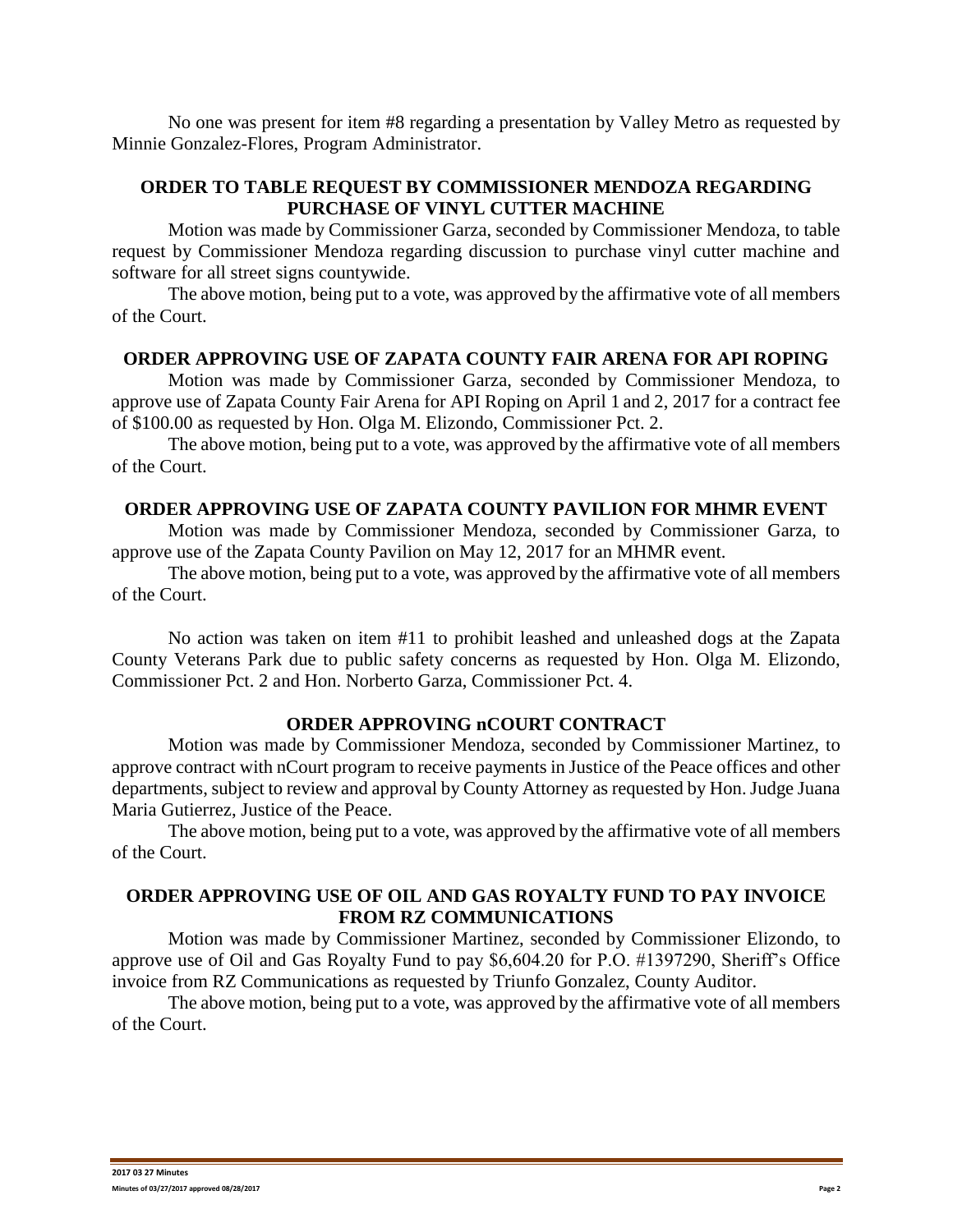# **ORDER APPROVING LAS PALMAS FINAL CONSTRUCTION INVOICE**

Motion was made by Commissioner Garza, seconded by Commissioner Mendoza, to approve Las Palmas final construction invoice for \$155,657.50 pending retainage (\$50,518.35) as requested by Manuel Gonzalez, Jr., Premier Engineering. All houses were connected with the exception of the home of Sotero Ramirez.

The above motion, being put to a vote, was approved by the affirmative vote of all members of the Court.

### **ORDER APPROVING BLUFF SEWER IMPROVEMENT PROGRESS INVOICE**

Motion was made by Commissioner Mendoza, seconded by Commissioner Martinez, to approve Bluff Sewer Improvement progress invoice in the amount of \$52,703.63 as requested by Manuel Gonzalez, Jr., Premier Engineering.

The above motion, being put to a vote, was approved by the affirmative vote of all members of the Court.

## **ORDER APPROVING BID AWARD FOR WASTEWATER TREATMENT PLANT IMPROVEMENT PROJECT TO ASSOCIATED CONSTRUCTION PARTNERS, LTD AND APPROVE REVISED USDA ENGINEERING SERVICE AGREEMENT**

Motion was made by Commissioner Martinez, seconded by Commissioner Garza, to approve bid award for Wastewater Treatment Plant Improvement Project, to Associated Construction Partners, LTD, being the lowest bidder with a bid in the amount of \$10,905,000.00 and approve revised USDA engineering service agreement as requested by Manuel Gonzalez, Jr., Premier Engineering.

The above motion, being put to a vote, was approved by the affirmative vote of all members of the Court.

## **ORDER APPROVING DEDUCTIVE CHANGE ORDER FOR WASTEWATER TREATMENT PLANT IMPROVEMENT PROJECT**

Motion was made by Commissioner Martinez, seconded by Commissioner Garza, to approve deductive change order savings for the Wastewater Treatment Plant Improvement Project in the amount of \$1,075,000.00 as per value engineering submitted proposal from Associated Construction Partners on March 22, 2017 as requested by Manuel Gonzalez, Jr., Premier Engineering.

The above motion, being put to a vote, was approved by the affirmative vote of all members of the Court.

# **ORDER APPROVING LINE ITEM TRANSFERS**

Motion was made by Commissioner Garza, seconded by Commissioner Martinez, to approve the following line item transfers to meet departmental needs.

|                                                        | <b>Department</b> | <b>Line Item</b> | <b>Fund</b>       | <b>Amount</b> |  |  |  |  |
|--------------------------------------------------------|-------------------|------------------|-------------------|---------------|--|--|--|--|
| From:                                                  | Constable Pct. 2  | 10-550-331       | Fuel & Lubricants | \$290.00      |  |  |  |  |
| To:                                                    | Constable Pct. 2  | 10-550-428       | Travel            | \$290.00      |  |  |  |  |
| From:                                                  | Constable Pct. 2  | 10-550-311       | Supplies          | \$11.88       |  |  |  |  |
| To:                                                    | Constable Pct. 2  | 10-550-331       | Fuel              | \$11.88       |  |  |  |  |
| From:                                                  | Constable Pct. 2  | 10-550-455       | Repair            | \$18.70       |  |  |  |  |
| To:                                                    | Constable Pct. 2  | 10-550-331       | Fuel              | \$18.70       |  |  |  |  |
| as requested by Hon. Daniel Arriaga, Constable Pct. 2. |                   |                  |                   |               |  |  |  |  |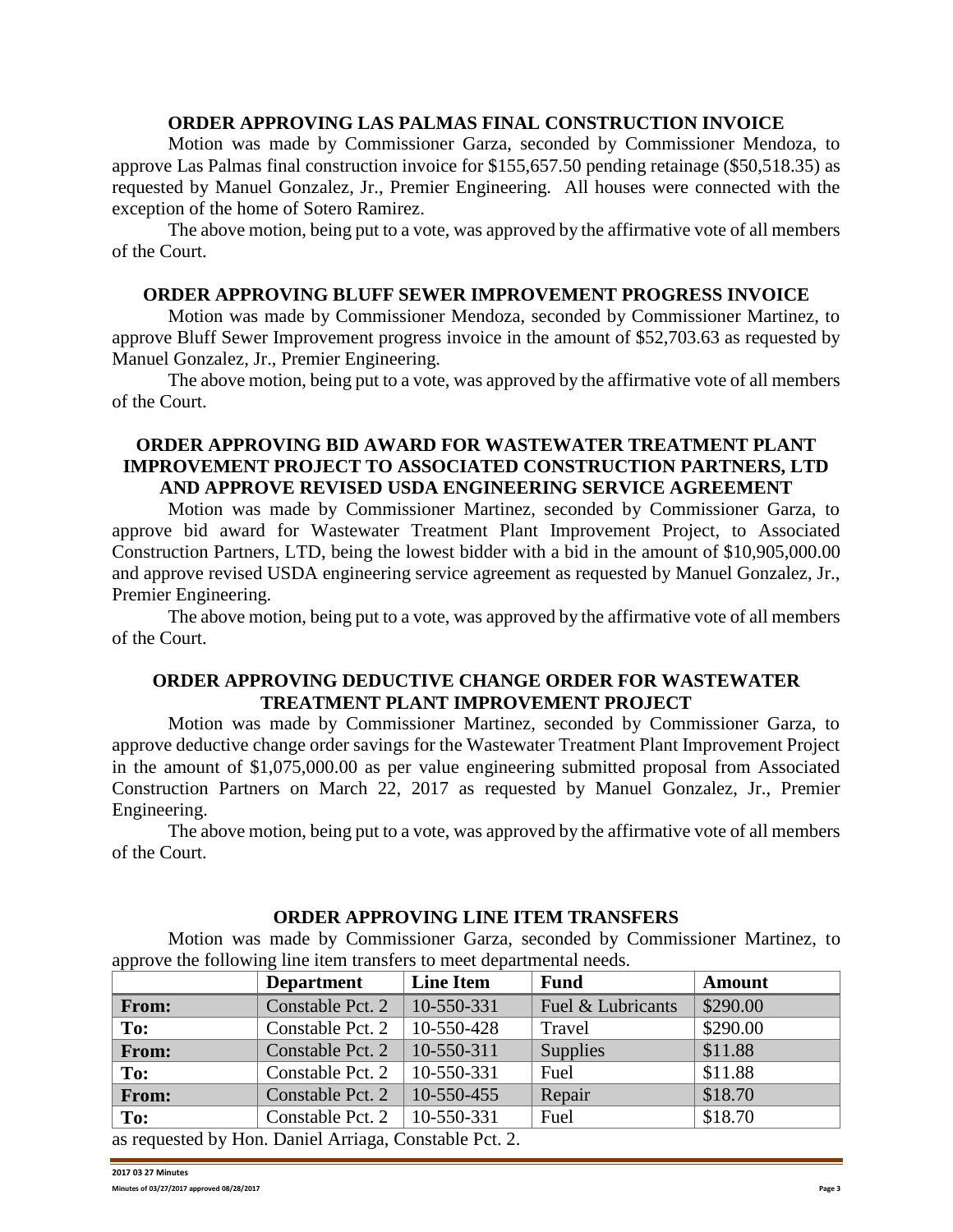The above motion, being put to a vote, was approved by the affirmative vote of all members of the Court.

Motion was made by Commissioner Garza, seconded by Commissioner Martinez, to approve the following line item transfers to meet departmental needs.

|              | <b>Department</b>       | <b>Line Item</b> | Fund                    | Amount                |
|--------------|-------------------------|------------------|-------------------------|-----------------------|
| <b>From:</b> | I & A Program           | $37 - 645 - 330$ | Fuel & Lubricants       | $\frac{$5,435.00}{ }$ |
| $\vert$ To:  | <b>Nutrition Center</b> | 38-647-589       | <b>Center Equipment</b> | $\frac{1}{5,435.00}$  |

as requested by Rosalinda Gonzalez, Nutrition Center.

The above motion, being put to a vote, was approved by the affirmative vote of all members of the Court.

## **ORDER APPROVING RESOLUTION SUPPORTING CONSTRUCTION AND OPERATION OF REFINERY TO BE BUILT IN DUVAL COUNTY BY RAVEN PETROLEUM**

Motion was made by Commissioner Garza, seconded by Commissioner Martinez, to approve a resolution supporting the construction and operation of a refinery to be built in Duval County by Raven Petroleum as requested by Hon. Joseph Rathmell, County Judge.

The above motion, being put to a vote, was approved by the affirmative vote of all members of the Court.

# **ORDER APPROVING RESOLUTION AUTHORIZING COUNTY JUDGE, COUNTY TREASURER AND COUNTY AUDITOR AS SIGNATORIES FOR CDBG CONTRACT**

Motion was made by Commissioner Martinez, seconded by Commissioner Garza, to approve a resolution authorizing County Judge, County Treasurer, and County Auditor as signatories for CDBG Contract No. 7215085 as requested by Mario Gonzalez,-Davis, Project Administrator.

The above motion, being put to a vote, was approved by the affirmative vote of all members of the Court.

# **MOTION WAS MADE BY COMMISSIONER GARZA, SECONDED BY COMMISSIONER MENDOZA, TO ENTER INTO EXECUTIVE SESSION**

## **MOTION WAS MADE BY COMMISSIONER GARZA, SECONDED BY COMMISSIONER MENDOZA, TO RETURN TO REGULAR SESSION**

## **ORDER APPROVING RSL WASTEMANAGEMENT CONTRACT AS PRESENTED AND IN ACCORDANCE WITH CHANGES SUBMITTED BY ATTORNEY HECTOR URIBE.**

Motion was made by Commissioner Mendoza, seconded by Commissioner Garza, to approve RSL Waste Management Contract as presented and in accordance with changes submitted by Attorney Hector Uribe as requested by Hon. Paco Mendoza, Commissioner Pct. 1.

The above motion, being put to a vote, was approved by the affirmative vote of all members of the Court.

*[Executive Session is requested pursuant to Texas Government Code Title 5, Sub Chapter D. Section 551.071 (Consultation with Attorney).]*